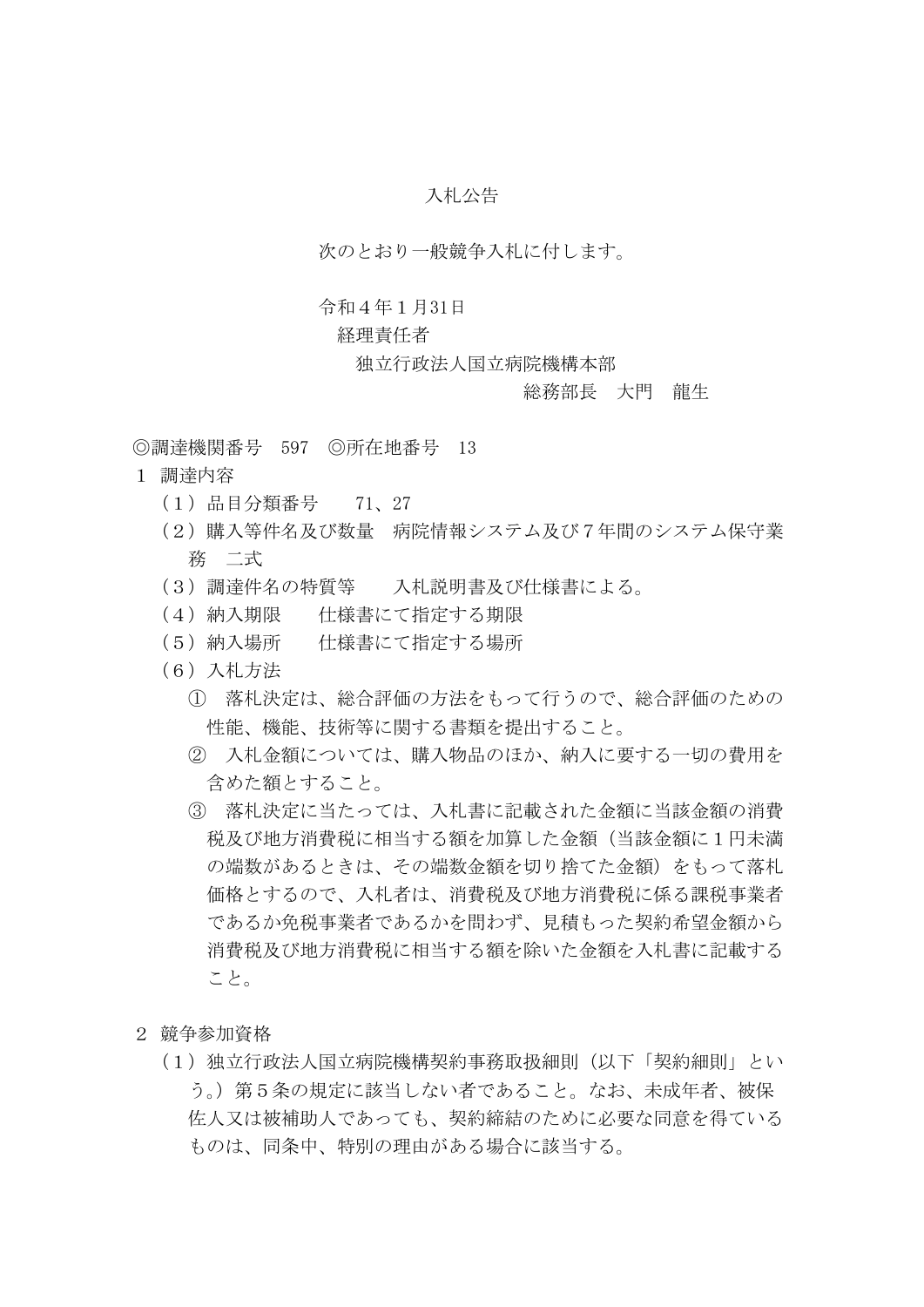- (2)契約細則第6条の規定に該当しない者であること。
- (3)厚生労働省競争参加資格(全省庁統一資格)において「物品の販売」及 び「役務の提供等」のA、B又はCの等級に格付され、関東・甲信越地域 及び九州・沖縄地域の競争参加資格を有する者であること。なお、当該競 争参加資格については、令和3年3月31日付け号外政府調達第60号の官 報の競争参加者の資格に関する公示の別表に掲げる申請受付窓口におい て随時受け付けている。
- (4)400床以上の病床の病院にて電子カルテの導入実績を有すること。
- (5)業務の履行に十分な実施体制であること。ただし、アライアンスによ り入札に参加する場合も、全ての契約予定者が競争参加資格を満たすこ と。なお、アライアンスが他の代表入札者とも業務提携等をする事によ る重複参加については認めない。
- (6)契約細則第4条の規定に基づき、経理責任者が定める資格を有する者 であること。
- (7)1(5)に示す全納入場所に、単独で納入することができる者同士の アライアンスは認めない。
- 3 入札書の提出場所等
	- (1)入札書等の提出場所、契約条項を示す場所、入札説明書の交付場所及 び入札に関する照会先
		- 〒152-8621 東京都目黒区東が丘2-5-21
			- 独立行政法人国立病院機構本部 情報システム統括部
				- IT企画課 IT整備係長 中井 賢太 電話03-5712-5130
	- (2)入札説明書の交付方法 (1)の場所にて交付する。
	- (3)入札説明会の日時及び場所 令和4年2月16日(水)13時30分 独立 行政法人国立病院機構本部3階会議室31
	- (4)入札書等の受領期限 令和4年3月22日(火)12時00分
	- (5)開札の日時及び場所 令和4年3月29日(火)10時45分 独立行政法 人国立病院機構本部1階会議室12
- 4 その他
	- (1)契約手続において使用する言語及び通貨 日本語及び日本国通貨
	- (2)入札保証金及び契約保証金 免除
	- (3)入札者に要求される事項 この一般競争に参加を希望する者は、封印 した入札書に本公告に示した物品を納入できることを証明する書類を添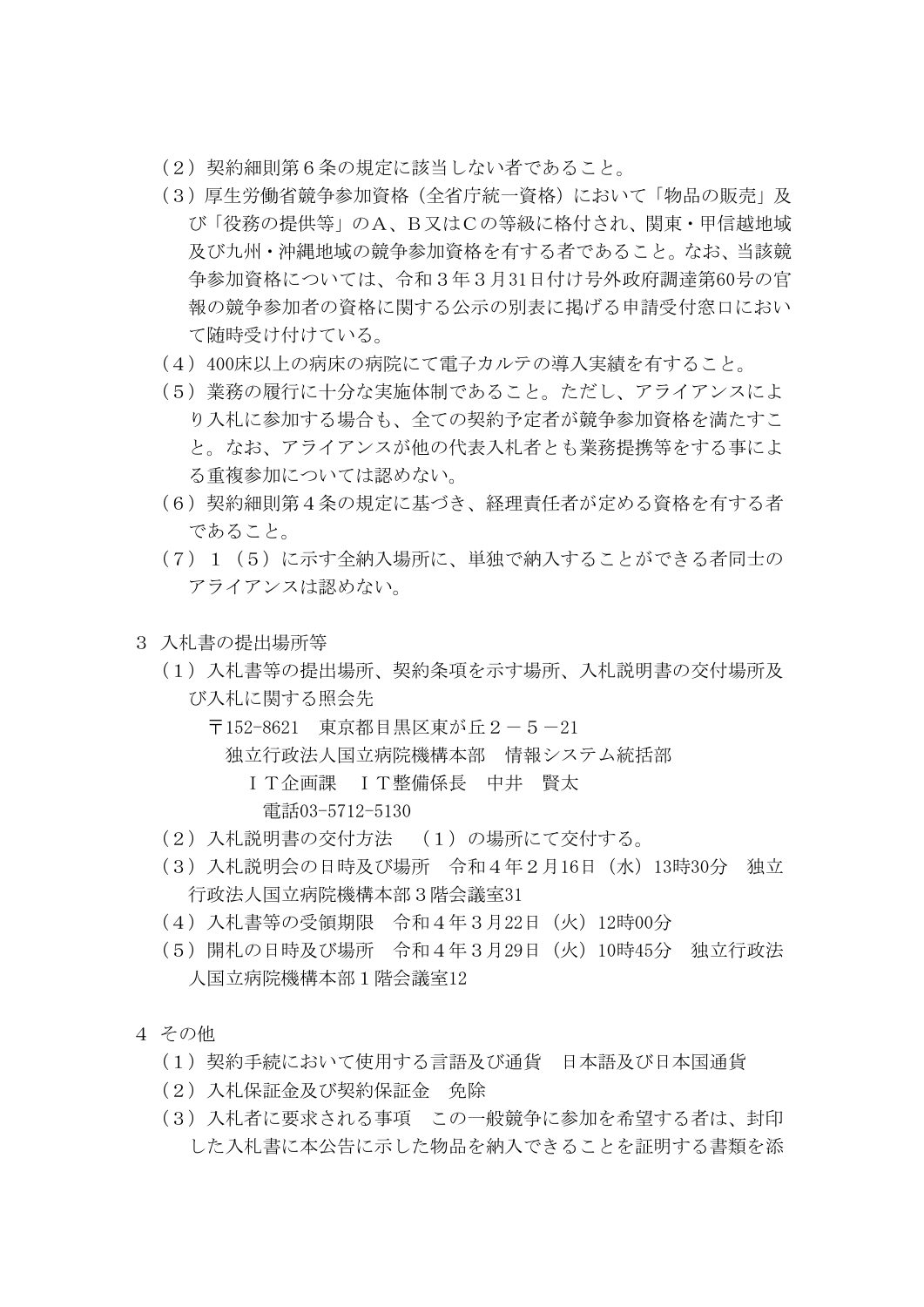付して入札書の受領期限までに提出しなければならない。入札者は、開 札日の前日までの間において、経理責任者から当該書類に関し説明を求 められた場合は、それに応じなければならない。

- (4)入札の無効 本公告に示した競争参加資格のない者の提出した入札書、 入札者に求められる義務を履行しなかった者の提出した入札書は無効と する。
- (5)契約書作成の要否 要
- (6)落札者の決定方法 本公告に示した物品を納入できると経理責任者が 判断した資料を添付して入札書を提出した入札者であって、契約細則第 21条の規定に基づいて作成された予定価格の制限の範囲内である入札金 額を提出した参加者の中から、入札説明書で定める総合評価の方法をも って落札者を決定する。
- (7)詳細は入札説明書による。
- 5 Summary
	- (1) Official in charge of disbursement of the procuring entity : Tatsuo Daimon, Director,Department of General Affairs, National Hospital Organization Headquarters
	- (2) Classification of the products to be procured : 71, 27
	- (3) Nature and quantity of the services to be required : Hospital Information Systems and system maintenance commissions for 7 years 2 sets
	- (4) Delivery period : as in the specification documentation
	- (5) Delivery place : as in the specification documentation
	- (6) Qualification for participating in the tendering procedures : Suppliers eligible for participating in the proposed tender are those who shall :
		- ① not come under Article 5 of the Regulation concerning Contract for National Hospital Organization (NHO). Furthermore, minors, Person under Conservatorship or Person under Assistance that obtained the consent necessary for concluding a contract may be applicable under cases of special reasons within the said clause;
		- ② not come under Article 6 of the Regulation concerning Contract for NHO;
		- ③ have Grade A, B or C in "Sale of products"and"Offer Servic es"in for participating in tenders by Ministry of Health, Labo ur and Welfare (Single qualification for every ministry and age ncy) in Kantou-Koushinetsu Region and Kyushu-Okinawa Region;